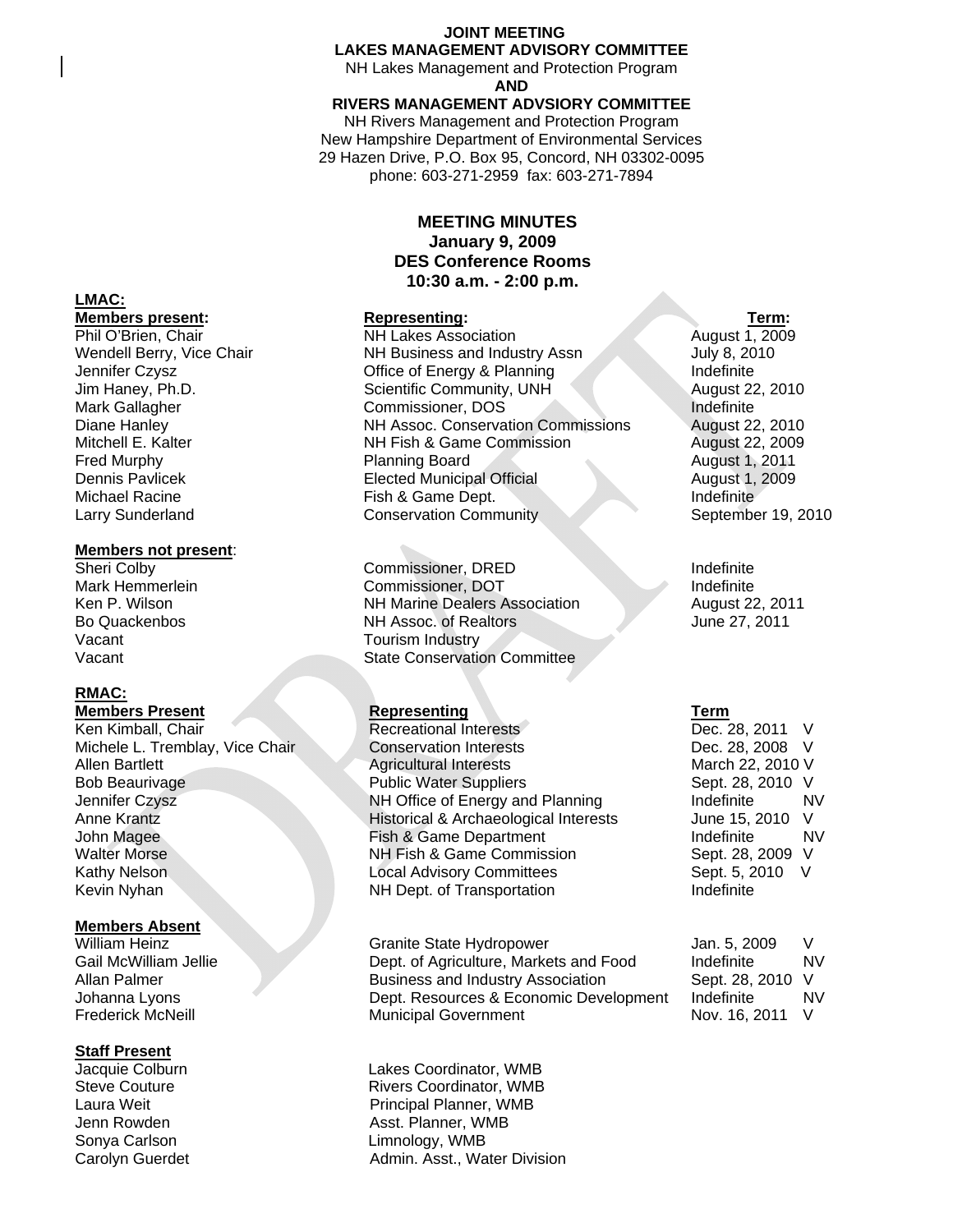#### **Guests**

**Thomas Burack Commissioner, DES** Rene Pelletier **Administrator**, DES Environmental Programs Vince Perelli Strategic Planning & Quality Assurance, DES Jim Ryan NH Fish & Game

#### **The Meeting Was Called to Order**

Ken Kimball, RMAC Chair, called the joint meeting to order at 10:30 am.

#### **I. Introductions**

Members of the RMAC, LMAC, and staff that were present introduced themselves and who they represented.

#### **II. DES Strategic Plan Presentation**

 Commissioner Thomas Burack gave an overview of the work that the Department has done on strategic planning over the past year. He reviewed how the department sees the LMAC/RMAC Sustainability Initiative working into the Strategic Plan. The Commissioner gave a PowerPoint presentation regarding the department's Strategic Planning process, which is attached as Exhibit A. The commissioner then opened it up for questions. He asked that any other thoughts be shared with the department.

#### **III. Sustainability Initiative (S.I.) Review**

Jenn Rowden reviewed what has been accomplished since the RMAC and LMAC approved the Sustainability Initiative in January 2008. The issues that have been and continue to be addressed are:

- 1) Lack of Data and Improve Data Access and Management
- 2) Lack of Coordinated Approach to Manage Watersheds
- 3) Control of Exotic Aquatic Plants
- 4) Consumptive Use of Surface and Groundwater

While not one of the original issues to be addressed, recently Carrying Capacity has been added to the list. Jenn then reviewed the recommendations and actions that have been implemented over the last several months as well as other recommendations that are currently being considered.

The group broke at 12:15pm for lunch. At 12:35pm the meeting reconvened.

#### **IV. Strategic Plan/S.I. – Discussion/Strategizing Session**

 The goal was to gather the thoughts of the members pertaining to reporting of environmental results, their transparency, how it is reported and how it is collectively used to make decisions about managing the state's natural resources, both short term and long term.

#### Discussed were:

 Data Availability – the need to know what data we have, what are we doing with it, and what data should we have and what should be done with it. Also, what would be a better way to make it available to the public for their use and understanding?

 Joint Set of Indicators – environmental/performance indicators are being worked on. Is there a cause for action and what would the action be? The context that DES finds itself asking these questions is in figuring out how does DES best communicate to the general public about what is happening to New Hampshire's environment. The group was asked to think about the broad communication piece and what are the basic data, and what are the basic pieces of information that we should want the general public to be aware of, in order to guide the general public in understanding where things stand today. A brainstorming session was then held to develop questions of what are the basic data pieces that the general public should have.

Jenn then reviewed the document outlining proposed actions between LMAC/RMAC and DES.

 It was suggested that a subcommittee/working group be formed to continue to give feedback to the Strategic Plan DES is working on and focus for the Sustainability Initiative.

The New Hampshire Department of Environmental Services (DES) uses all available data collected with quality assurance and quality control procedures to make water quality assessments. This includes data collected by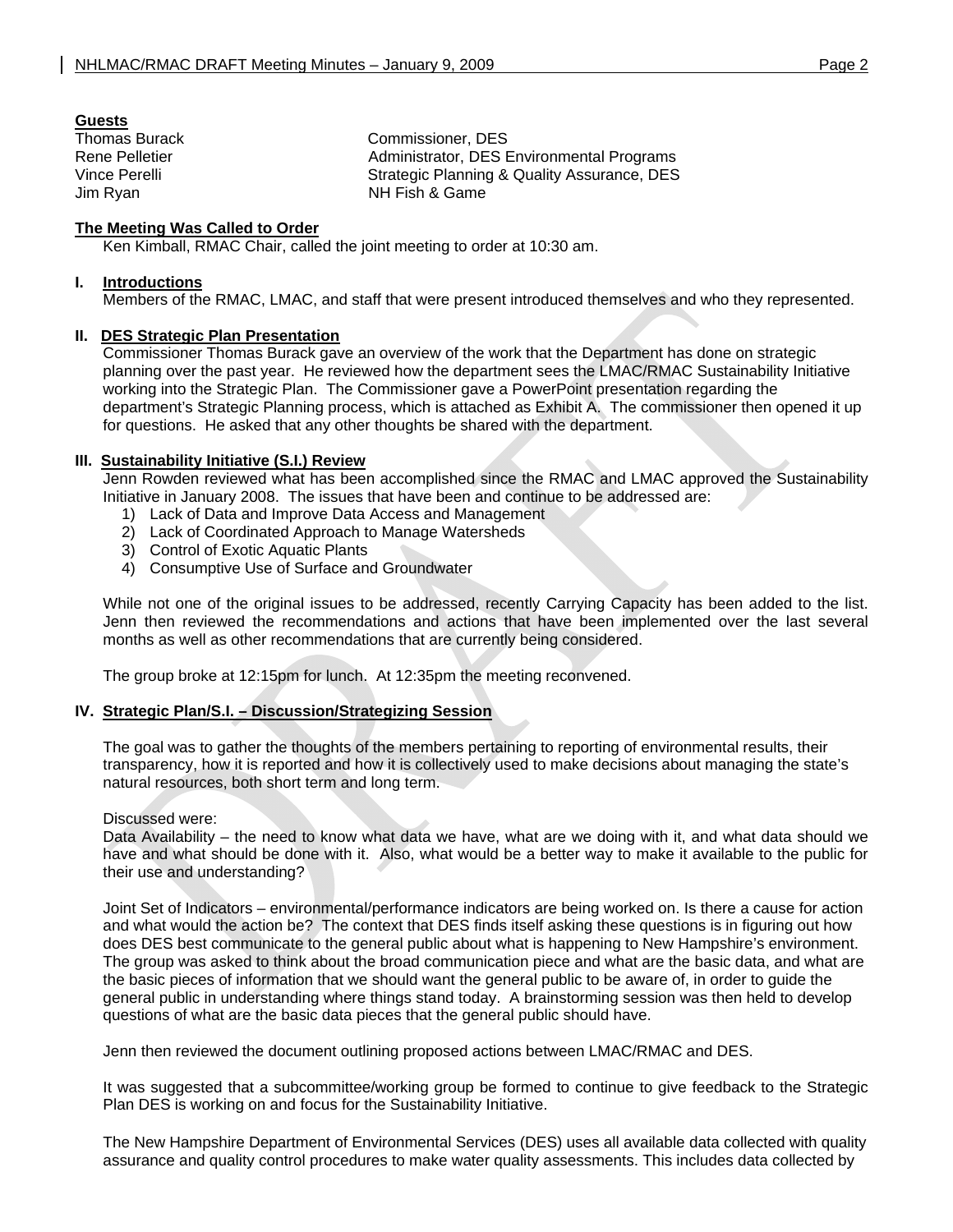DES, volunteer monitoring groups (such as the DES Volunteer Lakes Assessment Program and the Volunteer Rivers Assessment Program), Environmental Protection Agency (EPA), U.S. Geological Survey and many more. DES reports to EPA every two years on the status of the state's water quality in the *305(b)/303(d) Surface Water Quality Report*; the last report was issued in 2008. Due to the lack of data on many of the state's water bodies, New Hampshire currently uses a probabilistic assessment to determine the overall water quality on the state's water bodies. This means that the state cannot report on the water quality for all water bodies, and often water bodies have limited, if any, data for particular water quality parameters.

Water quality information is made available though DES to the public though a variety of outlets and in various forms. Raw data is available for public use through the DES' OneStop website data retrieval portal. OneStop was originally intended for more technical users such as environmental consultants, researchers and natural resource managers. DES also produces a variety of water quality reports that include lake trophic surveys, reports to volunteer water monitoring groups, general state overviews and maps, and project specific reports, such as Diagnostic Feasibility Studies, which typically take 12-18 months to research and produce. In late 2008, Watershed Report Cards, derived from the *305(b)/303(d) Surface Water Quality Report*, were developed and are the most comprehensive, state-wide water body specific water quality reports produced by DES. These reports are available by town and water body, and they provide a map, status of the water quality and any impairment to that water body (if known). Outreach is a primary goal for most of the water related programs at DES; however, the reporting of water quality information is largely uncoordinated and often not presented in a useable or understandable format to the public.

The Lakes and Rivers Management Advisory Committees (LMAC/RMAC) have identified the lack of adequate water quality data and inadequate data access as a major issue in protecting the state's water bodies in their 2008 *Sustainability of New Hampshire's Surface Waters* report.

Outlined below is a summary of the key discussion points from the LMAC/RMAC members, LMPP/RMPP staff and Commissioner Burack regarding obstacles to data collection and reporting, data and indicator considerations, and general concerns to better address the state's water quality data needs and data and information needs of the public. A general consensus of the discussion was a need to do a better job of tracking water quality data and water quality related data trends and presenting this information, as indicators, in real-time to the public in laymen terms.

### **Obstacles:**

- DES does not/cannot collect water quality information on all water bodies at this point due to staff/funding limits.
- Outside data often cannot be used for DES reporting purposes or DES does not receive it.
- How data/indicators are reported must be done carefully. For example, labeling a lake as "bad" may have implications with tourist, real estate values, etc.

### **Data and Indicators:**

- DES Environmental Monitoring Database (EMD) provides data, and may be sufficient for consultants, researchers, etc.; that is who the EMD was designed for.
- It is important to articulate the target/desired water quality goal and deviation from that (good, bad, really bad).
- Showing target thresholds of indicators is important.
- Are the targets from the Federal Clean Water Act and NH water quality standards enough, or do we need to expand on them?
- Trends are as important as the water quality/quantity status of a water body.
- Do not oversimplify what is reported; water bodies are complex systems and indicators cannot tell the whole story.
- Is the data we currently collect the right data to tell the story of water quality in NH?
- Should the "experts" decide what the public should know or should data/indicators focus on what the public is interested in?
- Water quantity, not just quality indicators should be used.
- Indicators like growth, impervious surface cover, stormwater, etc. are also important proxies for showing threats to water quality.
- Indicators tied to economic forces would be powerful.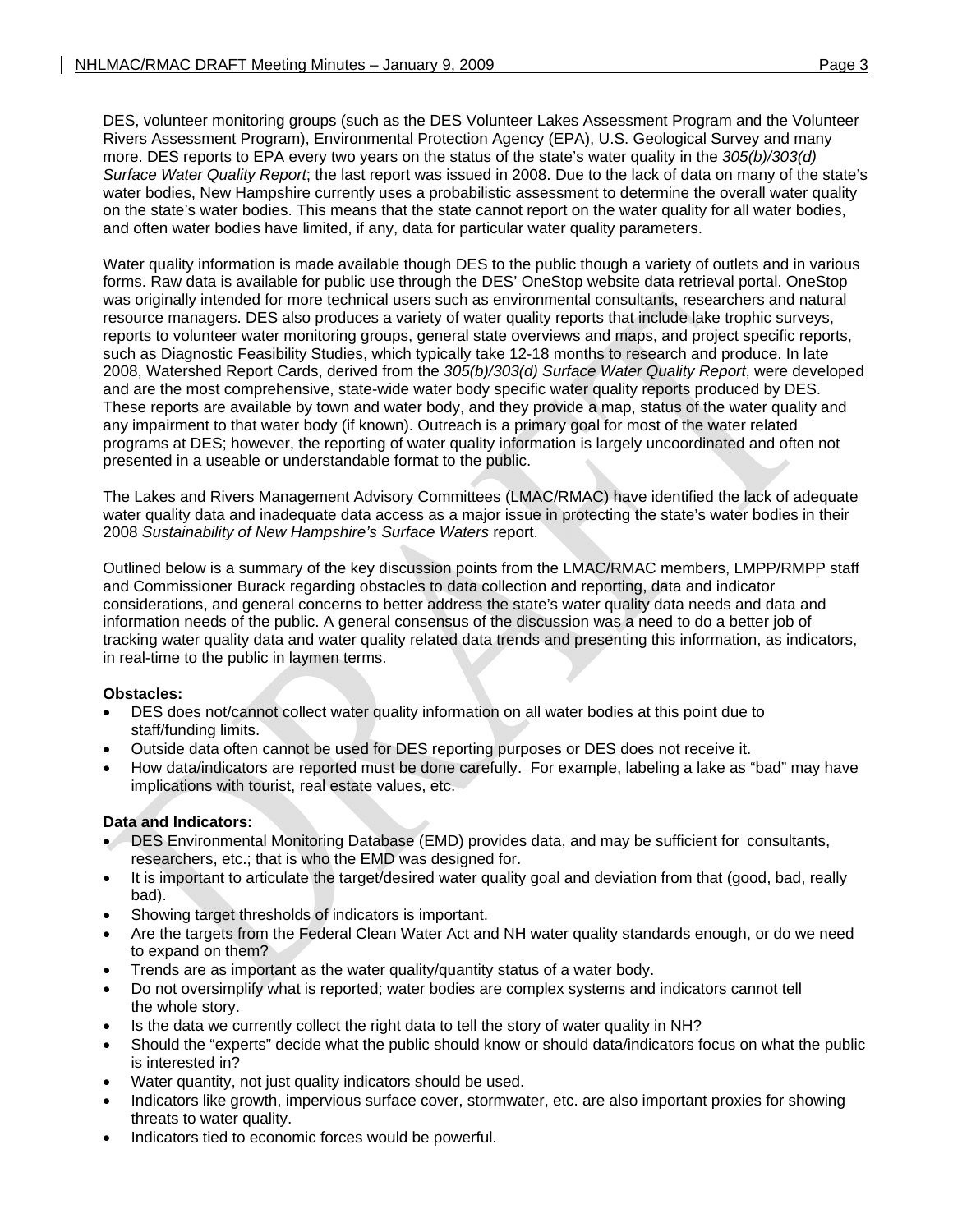- Suggested indicators:
	- Salinity
	- Exotic species
	- Biomonitoring (index score of macro-invertebrates)
	- Eutrophication
- Suggested trend indicators:
	- Water clarity
	- Growth
	- Impervious surface cover
	- Herbicide applications
	- Beach closures

### **Reporting to the public:**

- Report information to the public, not data. DES EMD can give data to those that need it.
- Use a "dashboard" and "sub-dashboard" approach on a web-based, GIS "point and click" application to display information. Color-coding or animation may help the public understand what they are seeing. Timelapse photos/video is a possibility.
- Most of the public wants place-based, water body specific information. This needs to be balanced with the context of the larger watershed, i.e. upstream/downstream activities and effects.
- Major questions from the public:
	- o Can I drink this water?
	- o Can I swim here?
	- o Can I eat the fish?
	- How safe/good is this water?
- Should we also be asking questions like "can the fish live here?"

Some final thoughts for the future included: 1) Changing the basis for loading calculations for wastewater treatment systems at the residential level. 2) Form stakeholder groups to create a unified and integrated permitting system, including docks. Participation from the LMAC/RMAC was encouraged. 3) Create an additional certification level for filing the complex dredge and fill permits. 4) Looking at the whole water body classification system with the proposed water quality standards.

### **V. Lake and River Legislation**

SB 134 - Commissioner Burack introduced Darlene Forst, the 2008 DES Employee of the Year, to speak about the Comprehensive Shoreland Protection Act legislation. There are four major changes proposed and the rest is just housekeeping. The changes include: 1) redefining the reference line for lakes and ponds; 2) dwelling unit density requirement; 3) allow a shoreland permit for the removal of groundcovers within the waterfront buffer; and 4) fines be directed to the wetlands/shoreland programs to fund staff.

 HB 452 & HB 58 - Steve Couture noted the Ammonoosuc and Cocheco River nominations are before the legislature to be designated into the Rivers Protection Management Program.

 HB 290 - Fluvial Erosion Hazard Zoning – Steve explained that this authorizes zoning, based on sound science that will identify those areas where erosion can occur and where development should be managed to minimize risk.

 HB 473 - Rene Pelletier spoke to this change which allows the Drinking Water Bureau to take administrative action on someone that is not meeting the standards of a qualified drinking water operator.

HB 102 - Steve spoke to the rivers management bill that is a RMAC effort to improve RSA 483.

 SB 65-FN – Regarding the aquatic resource mitigation (ARM) fund, Rene explained when there is no viable alternative to preservation or other mitigation you can pay into this fund. This raises the threshold from the current one acre to three acres. The current mitigation fund account now has around \$1 million dollars. Steve mentioned it also includes language to authorize mitigation in-lieu fee payments for stream related projects.

 SB 60 - Commissioner Burack explained that DES encouraged this bill that will establish a committee to study water sustainability. There are huge needs in terms of infrastructure relating to water and managing our water